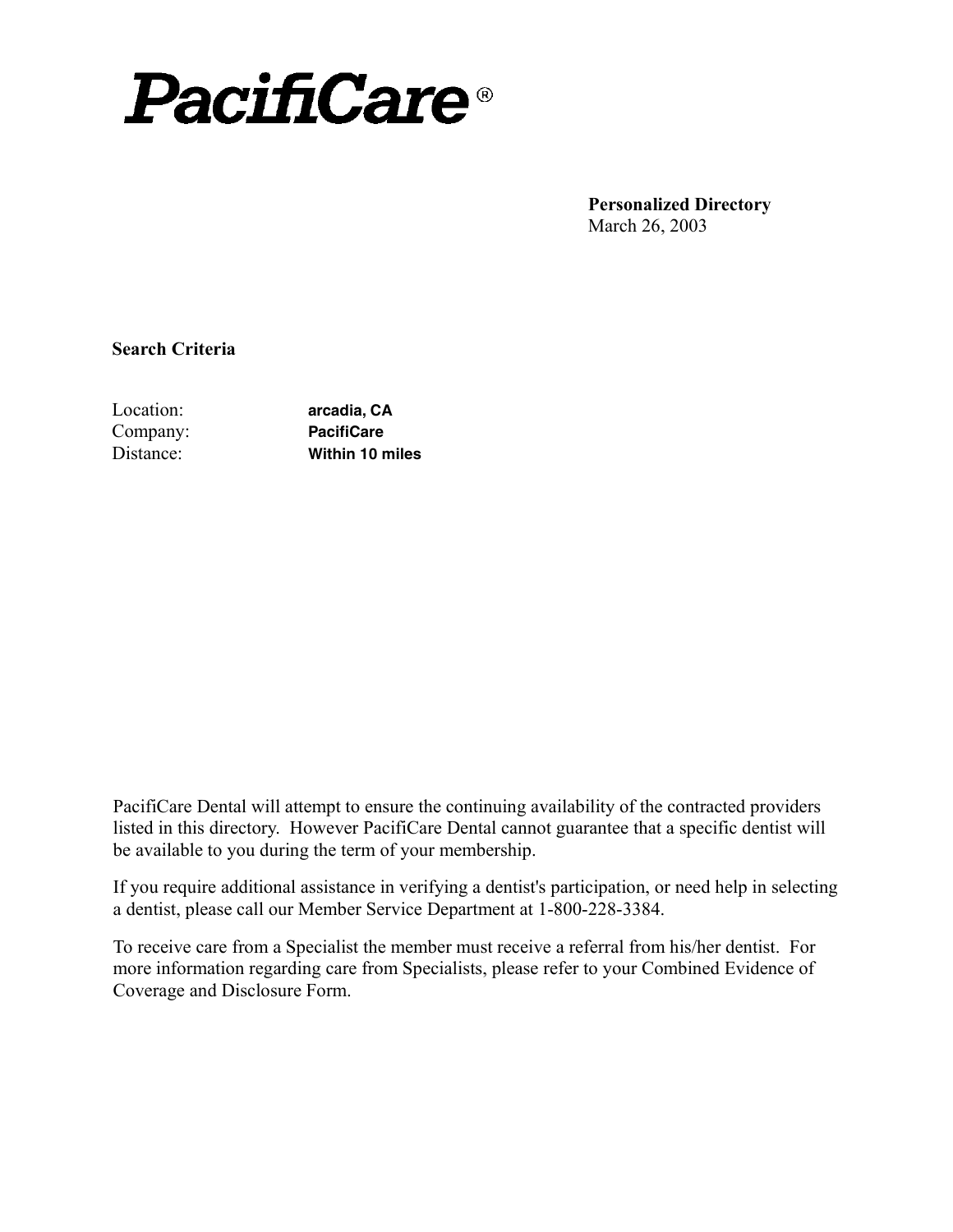*(Information updated on: March 16, 2003)*

# **Ahn Family Dentistry**

315 E. Gladstone St. Azusa, CA 91702 Facility ID: 65 (626) 969-6728 Approx Distance: 8 Miles

### *Languages:*

*English Spanish*

# *Participating Dentists:*

*Ahn, James D DDS*

# *Member Plans:*

*100/110ADP 100A 300/400/500 390/490/590 \* 511/512 PacAdvantage* 

# **Alhambra Garfield Dental**

747 S. Garfield Ave. Alhambra, CA 91801 Facility ID: 6906 (626) 289-6815 Approx Distance: 7 Miles

### *Languages:*

*English*

# *Spanish*

*Participating Dentists: Mohammadi, Shahla N DDS Yazdani, Sohrab DDS*

# *Member Plans:*

*100/110ADP 100A 300/400/500 390/490/590 511/512 900 Series* 

### **American Dental Group/Prescott, Serge DDS**

436 N. Sunset Ave. West Covina, CA 91790 Facility ID: 6681 (626) 337-7271 Approx Distance: 9 Miles

# *Languages:*

*Arabic Chinese English Spanish*

### *Participating Dentists: Prescott, Serge DDS*

# *Member Plans:*

*100/110ADP 100A 300/400/500 390/490/590 511/512 900 Series PacAdvantage* 

# **Arcadia Dental Group/ Kelley, David L DDS**

111 E. Live Oak Ave. Arcadia, CA 91006 Facility ID: 7730 (626) 445-1181 Approx Distance: 3 Miles

### *Languages:*

*Armenian Cantonese English Mandarin Spanish Tagalog Vietnamese*

### *Participating Dentists:*

*Cho, Grace H. D.D.S. Kelly, David DDS Koo, David C DDS Lee, Joseph H DDS Leung, Kon DDS*

# *Member Plans:*

*100/110ADP 100A 390/490/590 511/512 900 Series* 

# **Atlas Dental Care**

3131 Santa Anita Ste 201 South El Monte, CA 91733 Facility ID: 7658 (626) 444-2605 Approx Distance: 4 Miles

# *Languages:*

*English*

*Farsi Spanish*

*Participating Dentists: Parham, Saghi DDS*

# *Member Plans:*

*100/110ADP 100A 300/400/500 390/490/590 511/512 900 Series PacAdvantage* 

# **Bright Now Dental-Blanco, Nubia DDS**

1400 W. Covina Pkwy West Covina, CA 91790 Facility ID: 19565 (626) 338-4848 Approx Distance: 9 Miles

# *Languages:*

*English Spanish*

*Participating Dentists: Blanco, Nubia A DDS*

### *Member Plans:*

*100/110ADP 100A 300/400/500 390/490/590 511/512 900 Series PacAdvantage*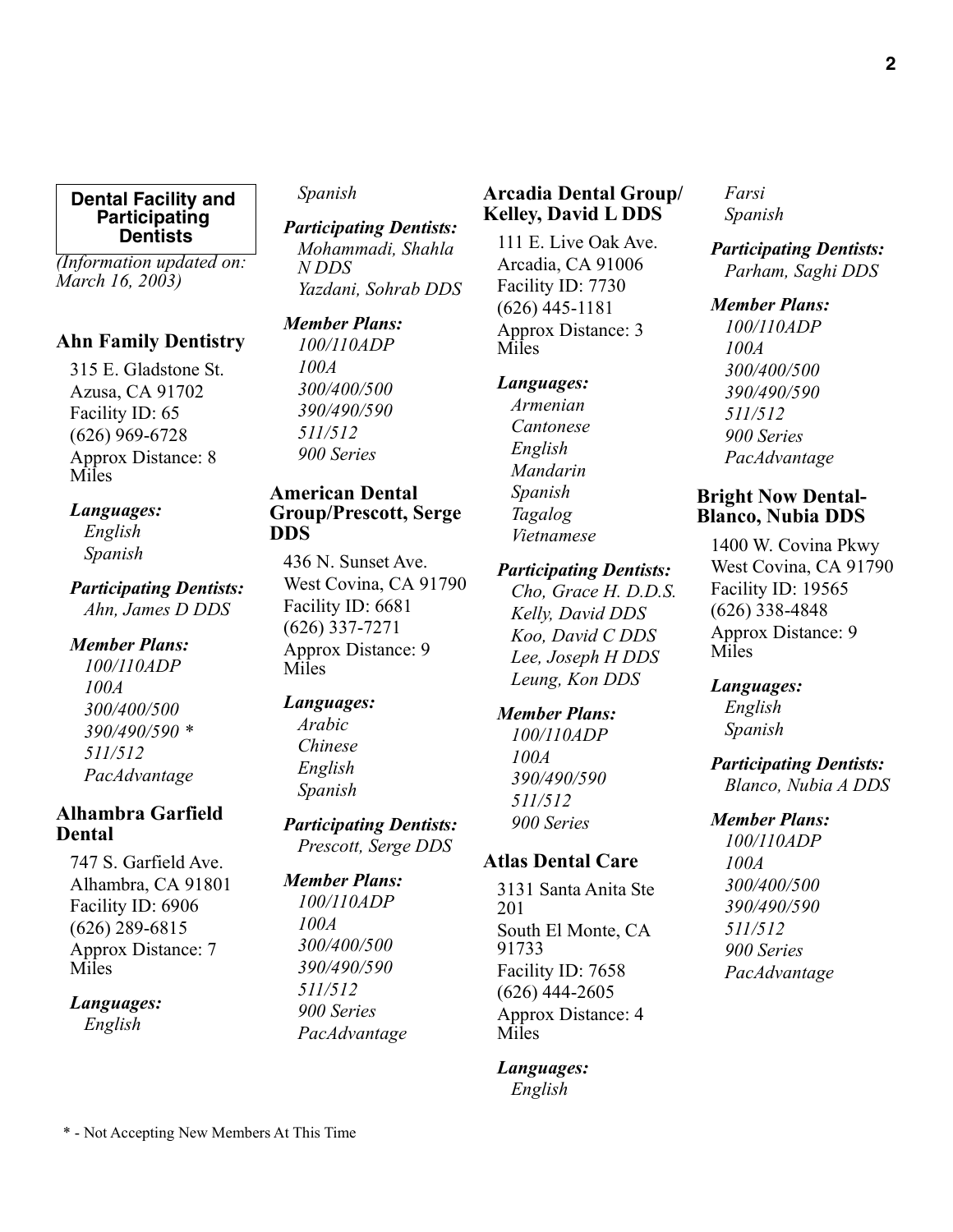### **Bright Smile Dental Care-Pham Robert**

10050 Garvey Ave Ste 105 South El Monte, CA 91733 Facility ID: 18367 (626) 444-4220 Approx Distance: 5 **Miles** 

### *Languages:*

*English Spanish Vietnamese*

### *Participating Dentists: Pham, Robert DDS*

*Member Plans:*

*100/110ADP 100A 300/400/500 390/490/590 511/512 900 Series PacAdvantage* 

# **Bu, Ding DDS Dental Corp**

5546 N Rosemead Blvd Ste 104 Temple City, CA 91780 Facility ID: 18361 (626) 285-9808 Approx Distance: 4 Miles

# *Languages:*

*English Mandarin*

#### *Spanish*

*Participating Dentists: Bu, Ding DDS*

*Member Plans: 900 Series \**

#### **Cheung, Matthew C DDS**

10946 E. Ramona Blvd. El Monte, CA 91731 Facility ID: 6766 (626) 444-2913 Approx Distance: 4 Miles

# *Languages:*

*Cantonese Chinese English Mandarin Spanish*

*Participating Dentists: Cheung, Matthew DDS*

# *Member Plans:*

*100/110ADP 100A 900 Series \**

### **Cuevas, Edna M DDS**

1135 S Sunset Ave Ste 404 West Covina, CA 91790 Facility ID: 8304 (626) 814-2111 Approx Distance: 9 Miles

# *Languages:*

*English Spanish*

# *Tagalog*

*Participating Dentists: Cuevas, Edna DDS*

*Member Plans: 100/110ADP 100A 511/512* 

# **Del Mar Dental/Tayab, Gamal DDS**

702 S Del Mar Ave San Gabriel, CA 91776 Facility ID: 1439 (626) 287-9781 Approx Distance: 5 Miles

#### *Languages:*

*Arabic Cantonese English French Mandarin Spanish Vietnamese*

*Participating Dentists: Tayab, Gamal A DDS*

# *Member Plans:*

*100/110ADP 100A 300/400/500 390/490/590 511/512 900 Series PacAdvantage* 

# **Dental Care 2000 Plus**

148 W. Foothill Blvd. Monrovia, CA 91016 Facility ID: 10261 (626) 358-1833 Approx Distance: 3 Miles

#### *Languages:*

*Arabic English Filipino Spanish Tagalog*

#### *Participating Dentists:*

*Haddad, Beatrice H DMD*

### *Member Plans:*

*100A 390/490/590 900 Series* 

# **Dental Center of Arcadia**

75 N Santa Anita Ave Ste 215 Arcadia, CA 91006 Facility ID: 6928 (626) 447-5126 Approx Distance: 1 Mile

### *Languages:*

*Armenian English Farsi Korean Spanish*

# *Participating Dentists:*

*Agadganian, Lilia D.D.S. Apin, Juliet DDS*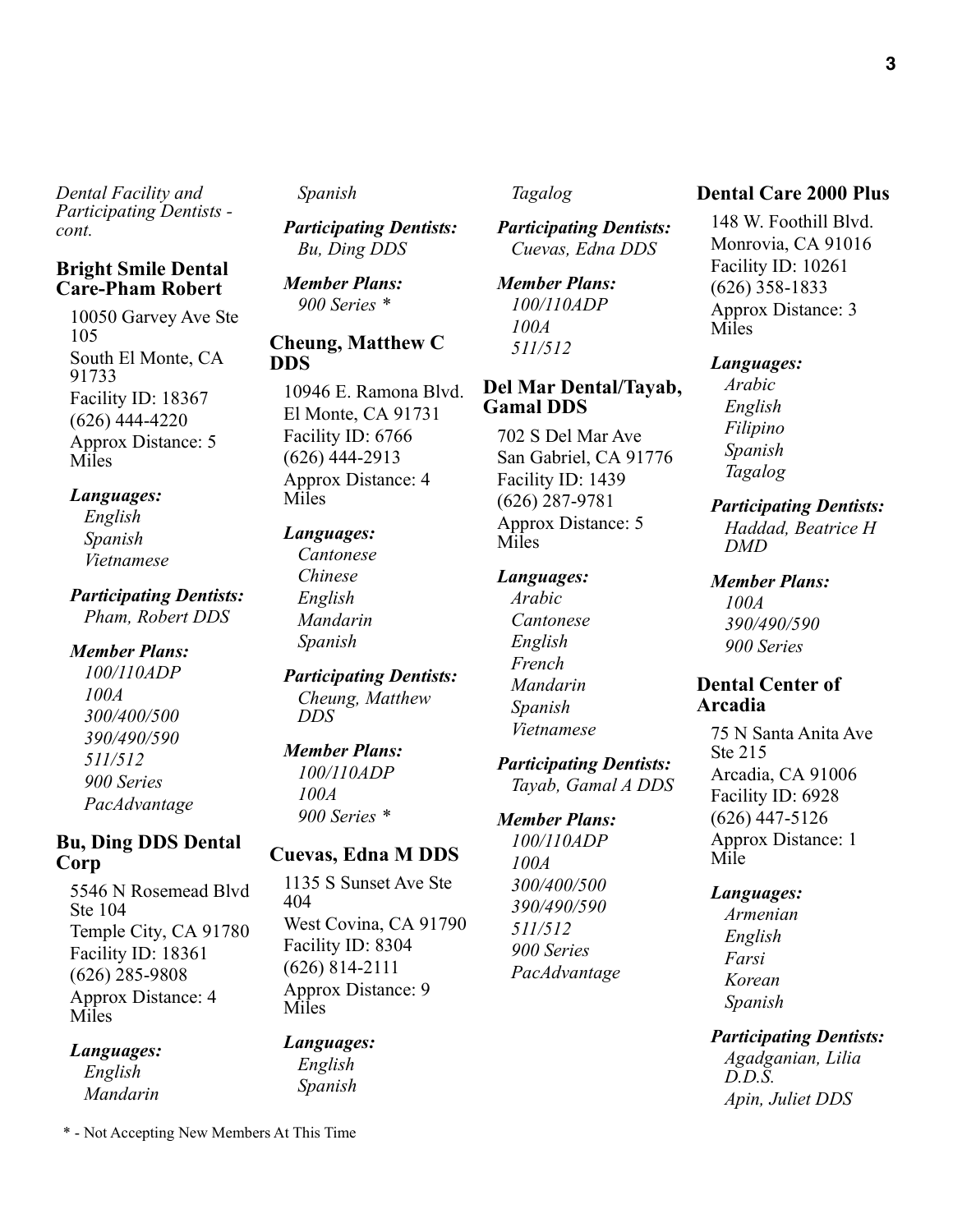> *Azani, Daniel DDS Lee, Susan E DDS Manavi, Farhad F DDS Reyes, Martin G DDS*

#### *Member Plans:*

*100/110ADP 100A 300/400/500 390/490/590 511/512 900 Series* 

# **Dental Group of Covina**

1406 N Azusa Ave Ste C Covina, CA 91722 Facility ID: 19285 (626) 858-9940 Approx Distance: 9 Miles

#### *Languages:*

*English Farsi Spanish*

# *Participating Dentists:*

*Cohen-Segh, Soleyman DDS Roberts, Mark C DDS*

### *Member Plans:*

*100/110ADP 100A 300/400/500 390/490/590 511/512 900 Series PacAdvantage* 

# **Duarte Family Dentistry**

924 Buena Vista Ste 102 Duarte, CA 91010 Facility ID: 6783 (626) 357-2254 Approx Distance: 4 Miles

#### *Languages: English*

*Spanish*

#### *Participating Dentists: Dholakiya, Pragnesh J DDS*

*Member Plans:*

*100/110ADP 100A 300/400/500 390/490/590 511/512 900 Series PacAdvantage* 

# **Durfee Dental Group**

1723 Durfee Ave El Monte, CA 91733 Facility ID: 6860 (626) 443-3915 Approx Distance: 6 Miles

# *Languages:*

*Chinese English Spanish Tagalog*

*Participating Dentists: Hou, Steven Y. D.D.S. Tio, Delfin D.D.S.*

*Wang, John T DDS*

*Member Plans: 100/110ADP 100A 300/400/500 390/490/590 \* 511/512 900 Series \* PacAdvantage* 

# **El Monte Dental Group**

3701 Santa Anita Ave El Monte, CA 91731 Facility ID: 1450 (626) 442-4582 Approx Distance: 4 Miles

### *Languages:*

*Chinese English Spanish*

*Participating Dentists: Kutner, David DDS*

# *Member Plans: 100/110ADP 100A 300/400/500 390/490/590 511/512 900 Series PacAdvantage*

**Fair Oaks Dental/Dr Yekikian DDS**

301 S Fair Oaks Ave Ste 208 Pasadena, CA 91105 Facility ID: 8224 (626) 431-2655 Approx Distance: 7 Miles

#### *Languages:*

*Armenian English Farsi*

#### *Participating Dentists: Bakhtamian, Alen*

*DMD*

### *Member Plans:*

*511/512 900 Series PacAdvantage* 

# **Foothill Dental Center/ Letran, Emily DDS**

121 S Myrtle Monrovia, CA 91016 Facility ID: 430 (626) 305-5722 Approx Distance: 3 Miles

### *Languages:*

*English Sign Language Spanish Vietnamese*

*Participating Dentists:*

*Greco, Lilian DDS Letran, Emily DDS*

*Member Plans: 100/110ADP*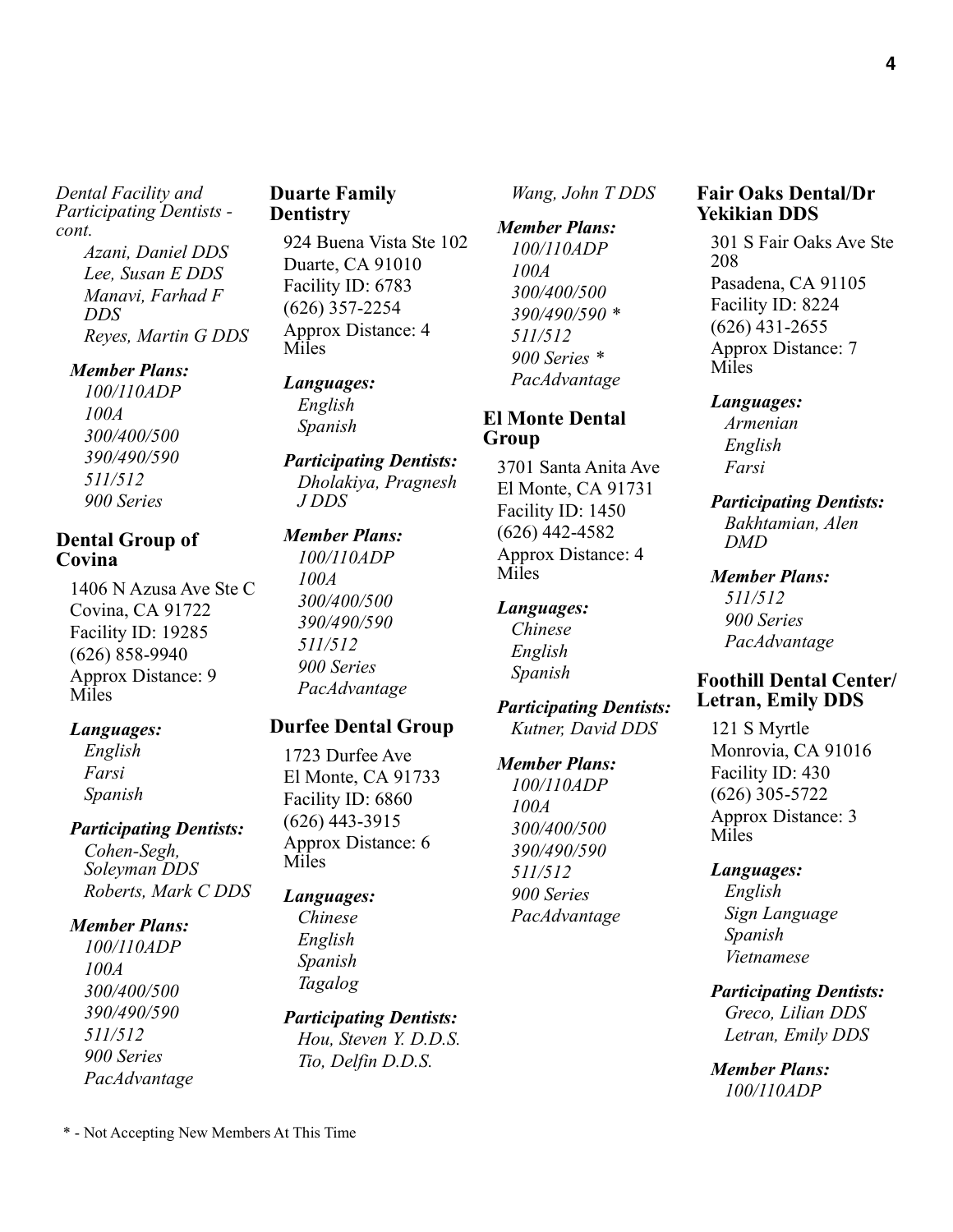*390/490/590 511/512 900 Series PacAdvantage* 

### **Galvan, Romarico DDS**

633 S San Gabriel Blvd Ste 110 San Gabriel, CA 91776 Facility ID: 6976 (626) 286-4494 Approx Distance: 5 **Miles** 

### *Languages:*

*English Filipino Spanish Tagalog*

### *Participating Dentists:*

*Galvan, Romarico DDS Magat, Alejandro DDS*

### *Member Plans:*

*100/110ADP 100A 390/490/590 511/512 900 Series* 

# **Georgescu, Ionel DDS**

9060 Telstar Ave Ste 206 El Monte, CA 91731 Facility ID: 6796 (626) 571-5975 Approx Distance: 6 Miles

# *Languages:*

*English Hungarian Romainian*

*Participating Dentists: Georgescu, Ionel D.D.S.*

# *Member Plans:*

*100/110ADP 100A 300/400/500 390/490/590 511/512 900 Series PacAdvantage* 

# **Gill, Harpreet DDS**

14607 Ramona Blvd Ste B

Baldwin Park, CA 91706 Facility ID: 6994 (626) 960-5108 Approx Distance: 7 Miles

### *Languages:*

*Cantonese Chinese English Mandarin Spanish*

#### *Vietnamese*

*Participating Dentists: Kuntz, Christopher DDS Patel, Chandrakant DDS*

### *Member Plans:*

*100/110ADP 100A 300/400/500 390/490/590 511/512 900 Series* 

### **Glenrose Dental Group/Zak, Boris DDS**

8951 Glendon Way Rosemead, CA 91770 Facility ID: 6771 (626) 288-7667 Approx Distance: 5 Miles

### *Languages:*

*English Mandarin Russian Spanish*

# *Participating Dentists:*

*Ghookasian, Melina DDS Loo, Milagros A DMD Zak, Boris DDS*

#### *Member Plans:*

*100/110ADP 100A 300/400/500 390/490/590 511/512 900 Series PacAdvantage* 

# **Grand Family Dental Office**

1434 S. Grand Ave Glendora, CA 91740 Facility ID: 148 (626) 335-7989 Approx Distance: 9 Miles

### *Languages:*

*English Hindi Other (Non-English) Spanish*

#### *Participating Dentists: Khan, Iftikitar DDS*

*Member Plans: 100/110ADP 100A 511/512* 

# **Green Street Dental/ Radley, Roby L DDS**

1175 E. Green St. Pasadena, CA 91106 Facility ID: 7234 (626) 578-1687 Approx Distance: 6 Miles

#### *Languages:*

*Armenian English Other (Non-English) Spanish*

#### *Participating Dentists:*

*Forbes, Katherine L DDS Radley, Roby L DDS*

*Member Plans: 100/110ADP*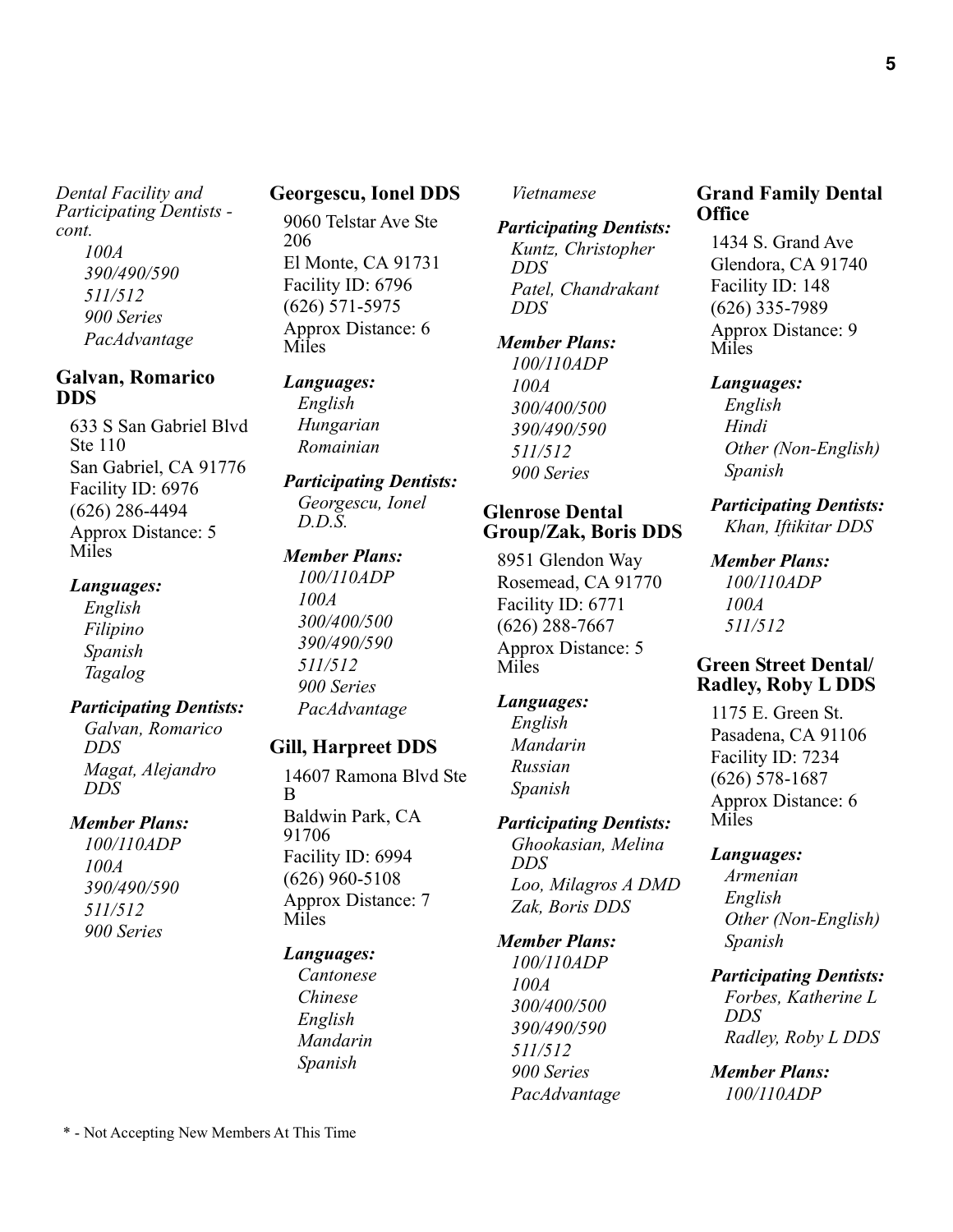*100A 390/490/590 511/512 900 Series* 

# **Guerrero, Belen G DMD**

1650 E Walnut St Ste B Pasadena, CA 91106 Facility ID: 18420 (626) 585-1739 Approx Distance: 5 Miles

### *Languages:*

*English Tagalog*

### *Participating Dentists: Guerrero, Belen G DDS*

# *Member Plans:*

*100/110ADP 100A 511/512 900 Series* 

# **Heras, Elder DDS**

10811 E Garvey Ave El Monte, CA 91733 Facility ID: 100 (626) 442-3422 Approx Distance: 4 Miles

### *Languages:*

*English*

# *Spanish*

*Participating Dentists: Lang, Thomas D.D.S.*

*Member Plans: 100/110ADP \* 100A \* 300/400/500 \* 390/490/590 \* 511/512 \* 900 Series \* PacAdvantage \**

# **Houston, William R. DDS**

25 N Santa Anita Ave Ste E Arcadia, CA 91006 Facility ID: 7046 (626) 254-1948 Approx Distance: 1 Mile

#### *Languages: English*

# *Participating Dentists:*

*Houston, William R. D.D.S.*

# *Member Plans:*

*100/110ADP \* 100A \* 300/400/500 \* 390/490/590 \* 511/512 \* 900 Series \**

# **Huntington Dental Care**

1183 Huntington Dr Duarte, CA 91010 Facility ID: 140 (626) 357-7722 Approx Distance: 3 Miles

# *Languages:*

*English Hindi Spanish*

### *Participating Dentists: Asher, Hansa DDS*

*Tejura, Chanda N DDS*

# *Member Plans:*

*100/110ADP 100A 300/400/500 390/490/590 511/512 900 Series* 

# **Irwan, Ibrahim DDS**

13105 Ramona Blvd Ste A Irwindale, CA 91706 Facility ID: 6657 (626) 962-2778 Approx Distance: 6 Miles

# *Languages:*

*English*

# *Participating Dentists:*

*Irawan, Ibrahim D.D.S. Lat, Lourdes L DDS* *Swadipura, Elly I DDS*

### *Member Plans:*

*100/110ADP 100A 511/512 900 Series* 

# **Kates, William DDS**

903 E. Del Mar Blvd. Pasadena, CA 91106 Facility ID: 210 (626) 792-6195 Approx Distance: 6 Miles

### *Languages:*

*English Spanish Tagalog*

### *Participating Dentists:*

*Kates, William D.D.S. Pawl, Alan DDS*

### *Member Plans:*

*100/110ADP \* 100A \* 300/400/500 \* 390/490/590 \* 511/512 \* 900 Series \**

# **Kattar, Jean M DDS**

1141 E. Alosta Ave. Azusa, CA 91702 Facility ID: 7391 (626) 335-8000 Approx Distance: 8 Miles

*Languages: Arabic*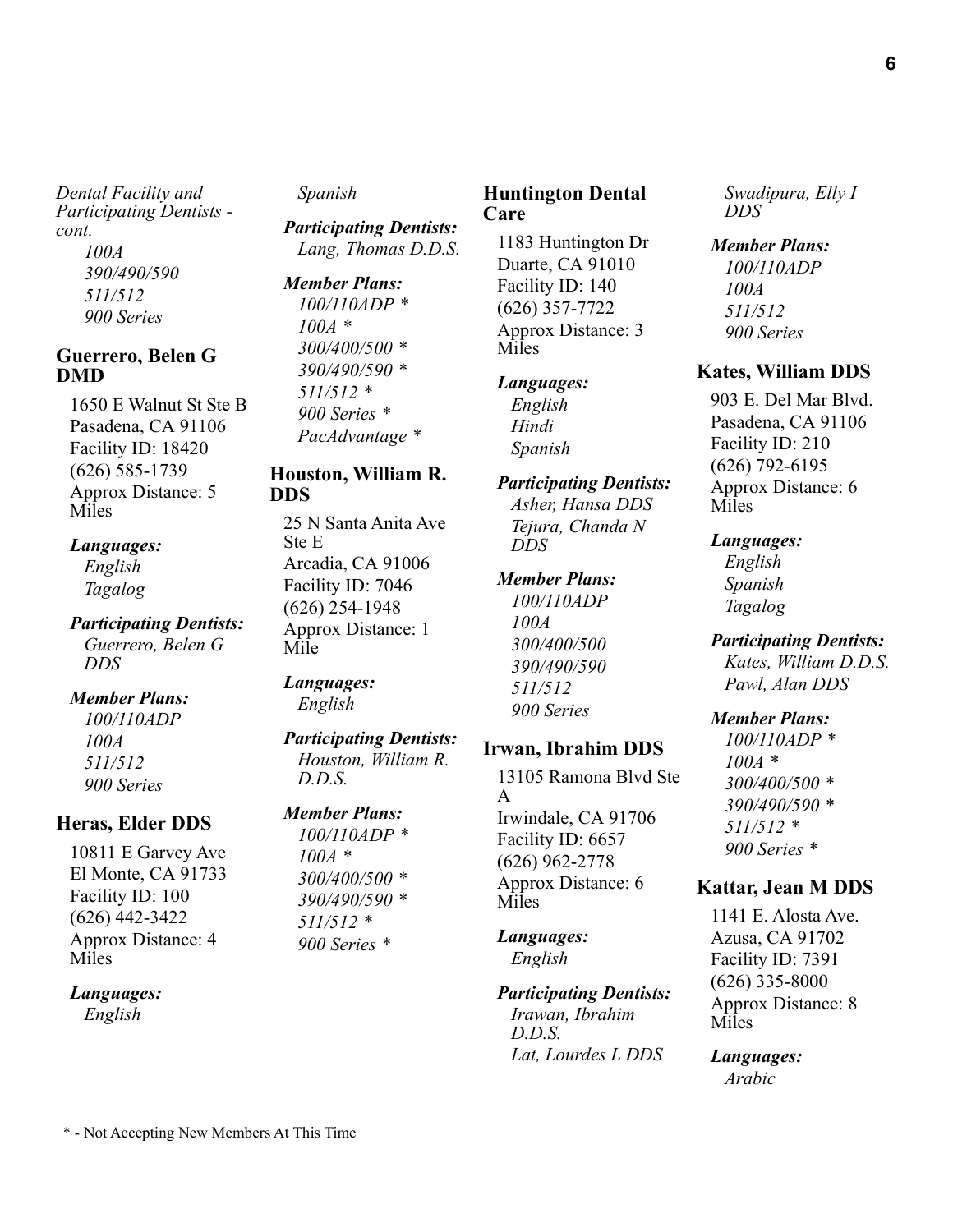**7**

*Dental Facility and Participating Dentists cont. English*

*French Spanish*

### *Participating Dentists: Kattar, Jean M.*

*D.D.S.*

*Member Plans: 390/490/590 511/512 900 Series* 

# **Khoe, Nathaniel DDS**

1016 Huntington Dr Duarte, CA 91010 Facility ID: 76 (626) 305-1320 Approx Distance: 3 Miles

# *Languages:*

*English Spanish*

# *Participating Dentists:*

*Khoe, Nathaniel J DDS*

# *Member Plans:*

*100/110ADP 100A 511/512 \**

# **Kholaki's Dental Office**

1230 Huntington Dr Ste 5 Duarte, CA 91010 Facility ID: 508 (626) 301-4220 Approx Distance: 3 Miles

# *Languages:*

*Arabic English Spanish*

# *Participating Dentists: Kholaki, M Sale DDS*

*Member Plans: 100/110ADP 100A 300/400/500 390/490/590 511/512 900 Series* 

# **King, Scott E DDS**

1215 Huntington Dr Arcadia, CA 91006 Facility ID: 6870 (626) 796-5593 Approx Distance: 1 Mile

# *Languages:*

*English German Spanish*

*Participating Dentists: King, E. Scott D.D.S.*

*Member Plans: 100/110ADP \* 100A \**

*300/400/500 \* 390/490/590 \* 511/512 \* 900 Series \* PacAdvantage \**

# **Kutner, David DDS**

13734 Ramona Blvd. Baldwin Park, CA 91706 Facility ID: 6770 (626) 960-6616 Approx Distance: 6 Miles

# *Languages:*

*Chinese English Spanish*

# *Participating Dentists:*

*Cho, James DDS Kim, Andrew DDS Kutner, David DDS Park, Daniel DDS*

# *Member Plans:*

*100/110ADP 300/400/500 390/490/590 511/512 900 Series* 

# **Lai Lai Dental Group/ Wang, Daniel DDS**

116 E Emerson Ave Monterey Park, CA 91755 Facility ID: 6914 (626) 288-9011 Approx Distance: 9 Miles

# *Languages:*

*Cantonese Chinese English Japanese Mandarin Vietnamese*

# *Participating Dentists:*

*Hung, Timothy DDS Jacobson, Mark DDS Kobayakawa, Yoko DDS Lee, Laura C DDS Wang, Daniel DDS*

# *Member Plans:*

*100/110ADP \* 100A \* 300/400/500 \* 390/490/590 \* 511/512 \* 900 Series \* PacAdvantage \**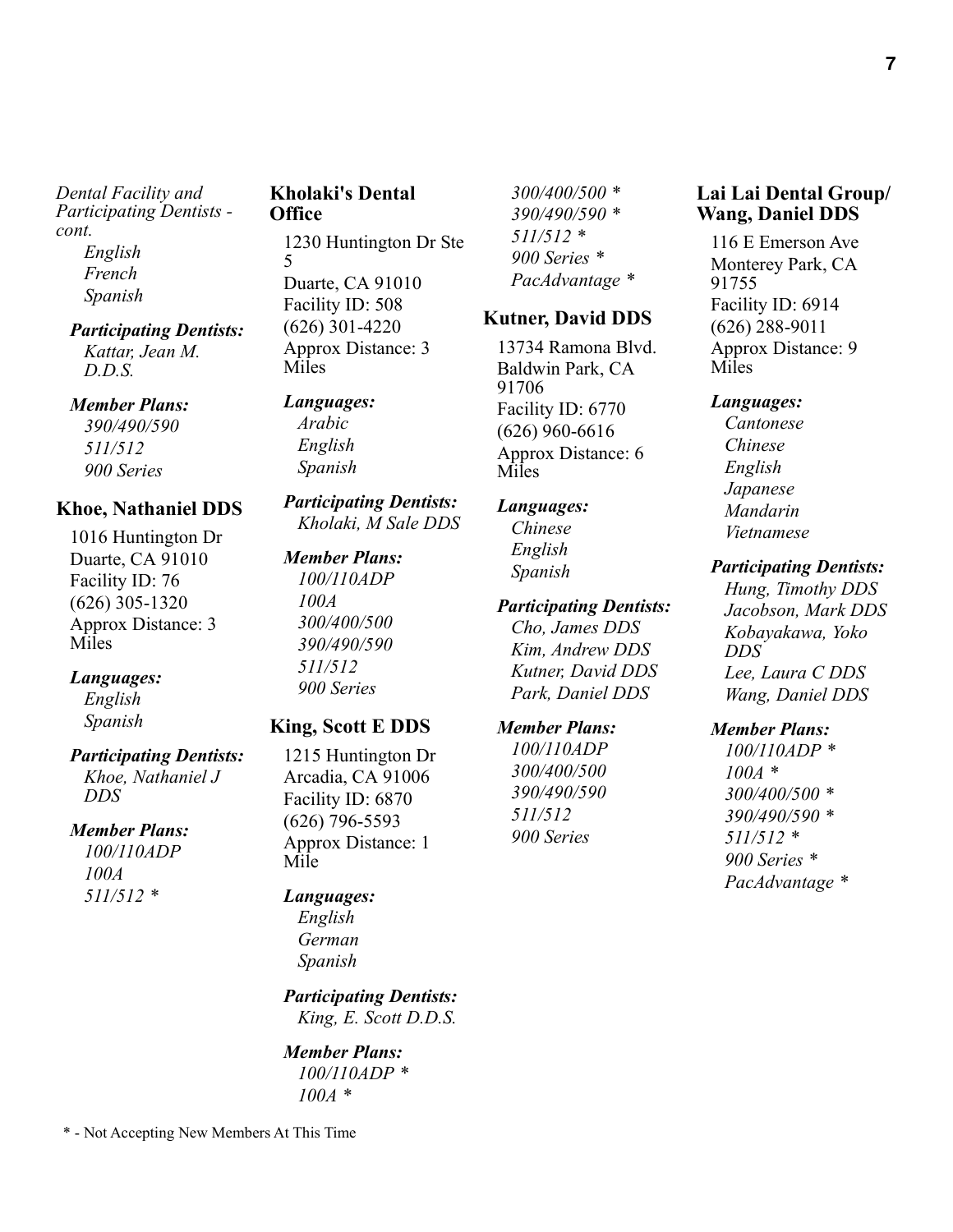### **Las Tunas Family Dental Group**

1107 E. Las Tunas Dr. San Gabriel, CA 91776 Facility ID: 7309 (626) 285-0031 Approx Distance: 4 Miles

### *Languages:*

*Cantonese English Mandarin Spanish*

#### *Participating Dentists:*

*Chen, Isaac J. D.D.S. Tao, George DDS*

### *Member Plans:*

*100/110ADP 100A 390/490/590 511/512 900 Series PacAdvantage* 

# **Lee & Yee DDS**

157 N. Garfield Ave. Alhambra, CA 91801 Facility ID: 137 (818) 284-5113 Approx Distance: 7 Miles

### *Languages:*

*Cantonese Chinese English Mandarin*

*Spanish Vietnamese*

*Participating Dentists: Lee, Hart H. D.D.S. Yee, Lawrence Y. D.D.S.*

### *Member Plans:*

*300/400/500 390/490/590 511/512 900 Series PacAdvantage* 

# **Leeling, Gary DDS**

616 N Garfield Ave Ste 404 Monterey Park, CA 91754 Facility ID: 6758 (626) 280-4122 Approx Distance: 8 Miles

# *Languages:*

*English Spanish*

### *Participating Dentists:*

*Alcalde, Oscar G DDS Leeling, Gary V. D.D.S.*

# *Member Plans:*

*100/110ADP 100A 300/400/500 390/490/590 511/512 900 Series PacAdvantage* 

#### **Leung, Susan DDS**

1506 Huntington South Pasadena, CA 91030 Facility ID: 19284 (626) 799-1288 Approx Distance: 8 Miles

#### *Languages: English*

*Spanish*

*Participating Dentists: Leung, Susan D.D.S.*

#### *Member Plans:*

*100/110ADP 100A 300/400/500 390/490/590 511/512 900 Series PacAdvantage* 

### **Lin, William W DDS**

1028 S Garfield Ave Alhambra, CA 91801 Facility ID: 6732 (626) 282-4548 Approx Distance: 7 Miles

### *Languages:*

*Cantonese Chinese English Spanish*

# *Participating Dentists:*

*Lin, William W DDS*

### *Member Plans: 100/110ADP 100A*

*300/400/500 511/512 900 Series PacAdvantage* 

#### **Lower Azusa Dental**

10755 Lower Azusa Rd El Monte, CA 91731 Facility ID: 8287 (626) 448-2040 Approx Distance: 2 Miles

#### *Languages:*

*English Farsi Spanish*

#### *Participating Dentists:*

*Behjou, Shahriyar DDS Debora, Daisy F DDS Naziri, Aman DDS*

### *Member Plans:*

*100A 300/400/500 390/490/590 511/512 900 Series PacAdvantage* 

*100/110ADP* 

**8**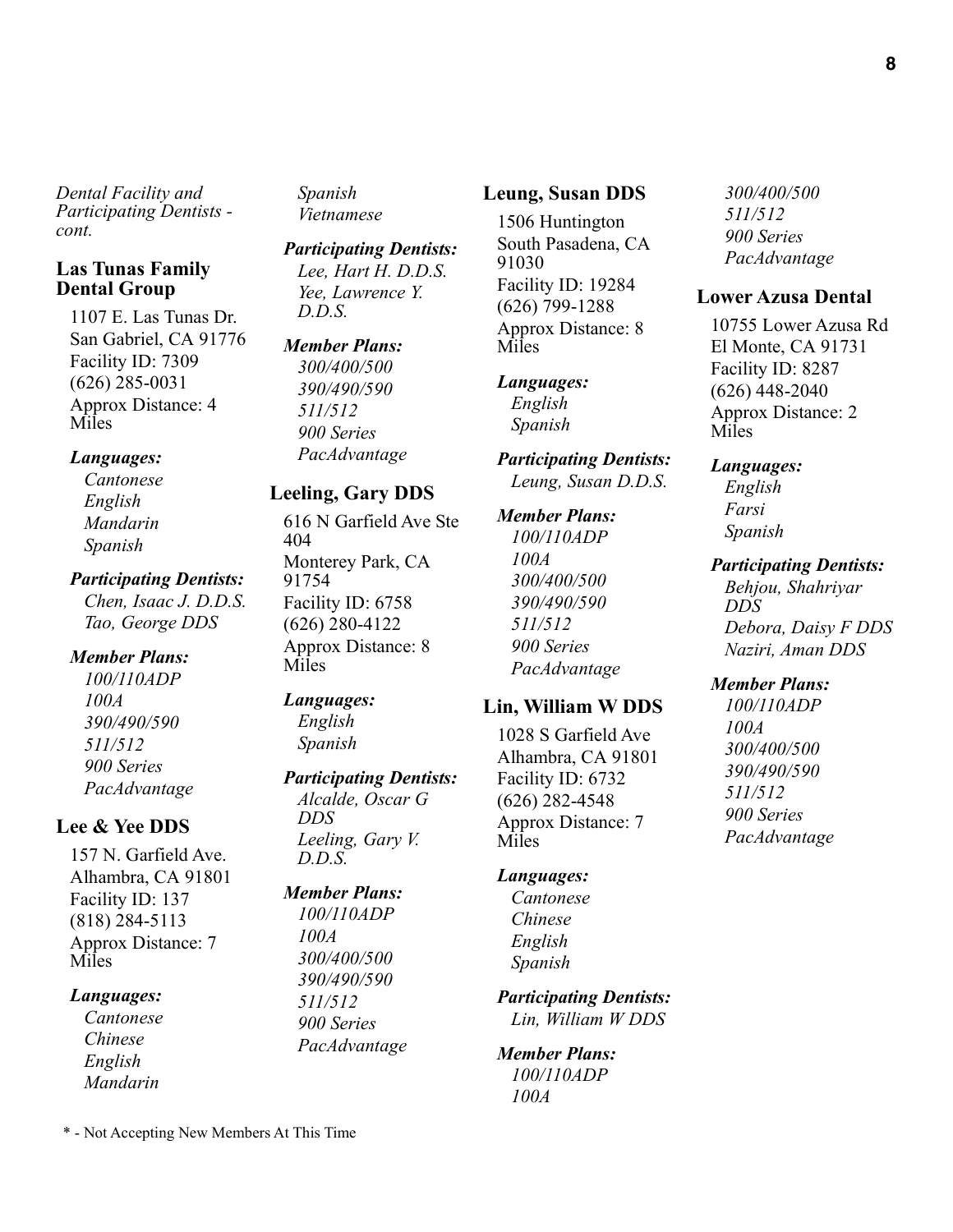# **Marengo Family Dentistry/Huang, Lijiang DDS**

2140 W Valley Blvd Alhambra, CA 91803 Facility ID: 523 (626) 284-8881 Approx Distance: 9 Miles

### *Languages:*

*Cantonese Chinese English Mandarin Spanish Vietnamese*

*Participating Dentists: Huang, Lijiang DDS*

### *Member Plans:*

*100/110ADP \* 100A \* 390/490/590 \* 511/512 \* 900 Series \**

# **Martin, Victor A DDS**

3564 Santa Anita Ave Ste F El Monte, CA 91731 Facility ID: 7376 (626) 401-9808 Approx Distance: 4 Miles

# *Languages:*

*English Filipino* *Spanish Tagalog*

*Participating Dentists: Martin, Victor A DDS*

*Member Plans: 900 Series* 

### **Merced Dental Center/ Dr Fayngor**

9939 E. Garvey Ave. Ste. D El Monte, CA 91733 Facility ID: 6855 (626) 444-2227 Approx Distance: 5 Miles

# *Languages:*

*English Russian Spanish*

*Participating Dentists: Fayngor, Leonard DDS*

# *Member Plans:*

*100/110ADP 100A 300/400/500 390/490/590 511/512 900 Series* 

### **Monterey Hills Dental**

5906 Monterey Rd. Los Angeles, CA 90042 Facility ID: 7241 (323) 256-2680 Approx Distance: 9 Miles

# *Languages:*

*English Russian Spanish*

*Participating Dentists: Lewczuk, William D.D.S.*

*Member Plans: 900 Series* 

# **Mountain View Dental Group**

4639 N Peck Rd El Monte, CA 91732 Facility ID: 1965 (626) 444-9281 Approx Distance: 4 Miles

### *Languages:*

*Armenian English Filipino Mandarin Spanish Tagalog*

### *Participating Dentists:*

*Bu, Ding OD Chow, Norman D.D.S. Garabedian, James DDS*

*Pernell, Godfrey DDS*

# *Member Plans:*

*100/110ADP 100A 390/490/590 511/512 900 Series PacAdvantage* 

### **Newport Dental**

925 E Walnut Ave Pasadena, CA 91106 Facility ID: 6814 (626) 440-0240 Approx Distance: 6 Miles

### *Languages:*

*English Spanish*

### *Participating Dentists:*

*Newport Dental, Knox Keene DDS Singh, Ravinder S. D.D.S.*

### *Member Plans:*

*100/110ADP 100A 300/400/500 390/490/590 511/512 900 Series PacAdvantage*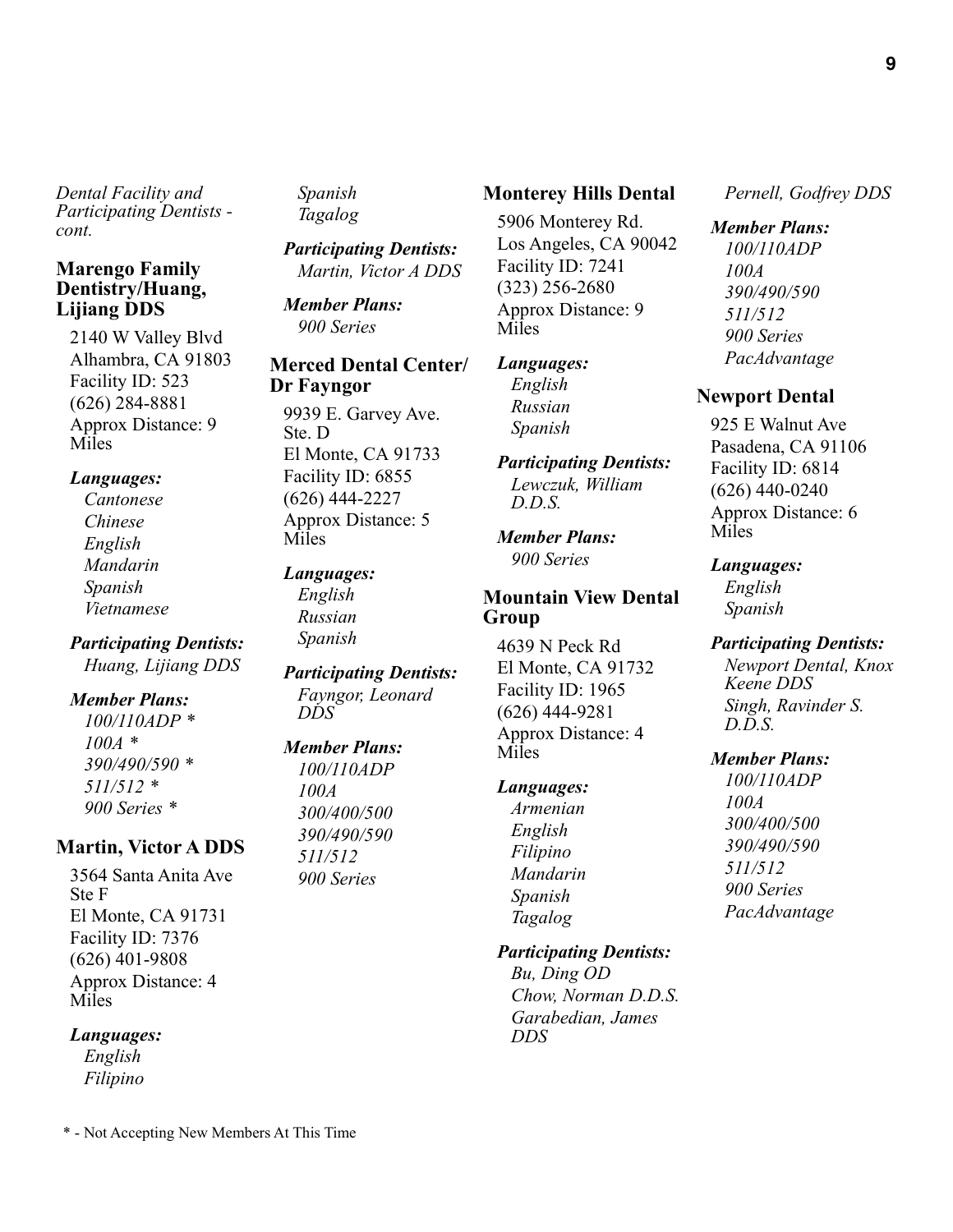### **Pasadena Dental Associates**

1302 N. Altadena Dr Pasadena, CA 91107 Facility ID: 128 (626) 797-6778 Approx Distance: 6 Miles

### *Languages:*

*Chinese English Mandarin Spanish*

### *Participating Dentists:*

*Chern, Jane Y DDS Huang, Kelly K DDS Tsai, James W DDS*

### *Member Plans:*

*100/110ADP 100A 300/400/500 390/490/590 511/512 900 Series PacAdvantage* 

# **Pasadena Dental Care**

1092 E. Green St. Pasadena, CA 91106 Facility ID: 10402 (626) 795-9328 Approx Distance: 6 Miles

*Languages:*

*English Farsi*

*Korean Spanish Tagalog Vietnamese*

### *Participating Dentists:*

*Kim, Michael D DDS Wyndhamsmith, David R. D.D.S.*

### *Member Plans:*

*100/110ADP 100A 300/400/500 390/490/590 511/512 900 Series PacAdvantage* 

### **Pasadena Dental Group**

35 S Raymond Ave Ste 201 Pasadena, CA 91105 Facility ID: 6969 (626) 796-4718 Approx Distance: 7 Miles

# *Languages:*

*English Spanish*

*Participating Dentists: Mizuno, Dean Y DDS*

# *Member Plans:*

*100/110ADP 100A 300/400/500 390/490/590 511/512 900 Series* 

# **Pasadena Family Dental Center**

950 E Colorado Blvd Ste 201 Pasadena, CA 91106 Facility ID: 7365 (626) 431-2930 Approx Distance: 6 Miles

### *Languages:*

*Armenian English Spanish*

#### *Participating Dentists: Zuniga, Hector G DDS*

# *Member Plans: 100/110ADP 100A 300/400/500 390/490/590*

*511/512 900 Series PacAdvantage* 

# **Patel, Prakash P DDS**

4138 N Maine Ave Ste N3 Baldwin Park, CA 91706 Facility ID: 6888 (626) 960-6395 Approx Distance: 7 Miles

# *Languages:*

*English Hindi*

### *Spanish*

*Participating Dentists: Patel, Prakash P DDS*

### *Member Plans:*

*100/110ADP 100A 390/490/590 511/512 900 Series* 

# **Queens Dental Group/ Suchak, A J DDS**

910 S Sunset Ste 4 West Covina, CA 91790 Facility ID: 6728 (626) 337-6166 Approx Distance: 9 **Miles** 

### *Languages:*

*English Hindi Mandarin Other (Non-English) Spanish Tagalog*

# *Participating Dentists:*

*Suchak, A J DDS*

# *Member Plans:*

*100/110ADP 100A 300/400/500 390/490/590 511/512 900 Series* 

**10**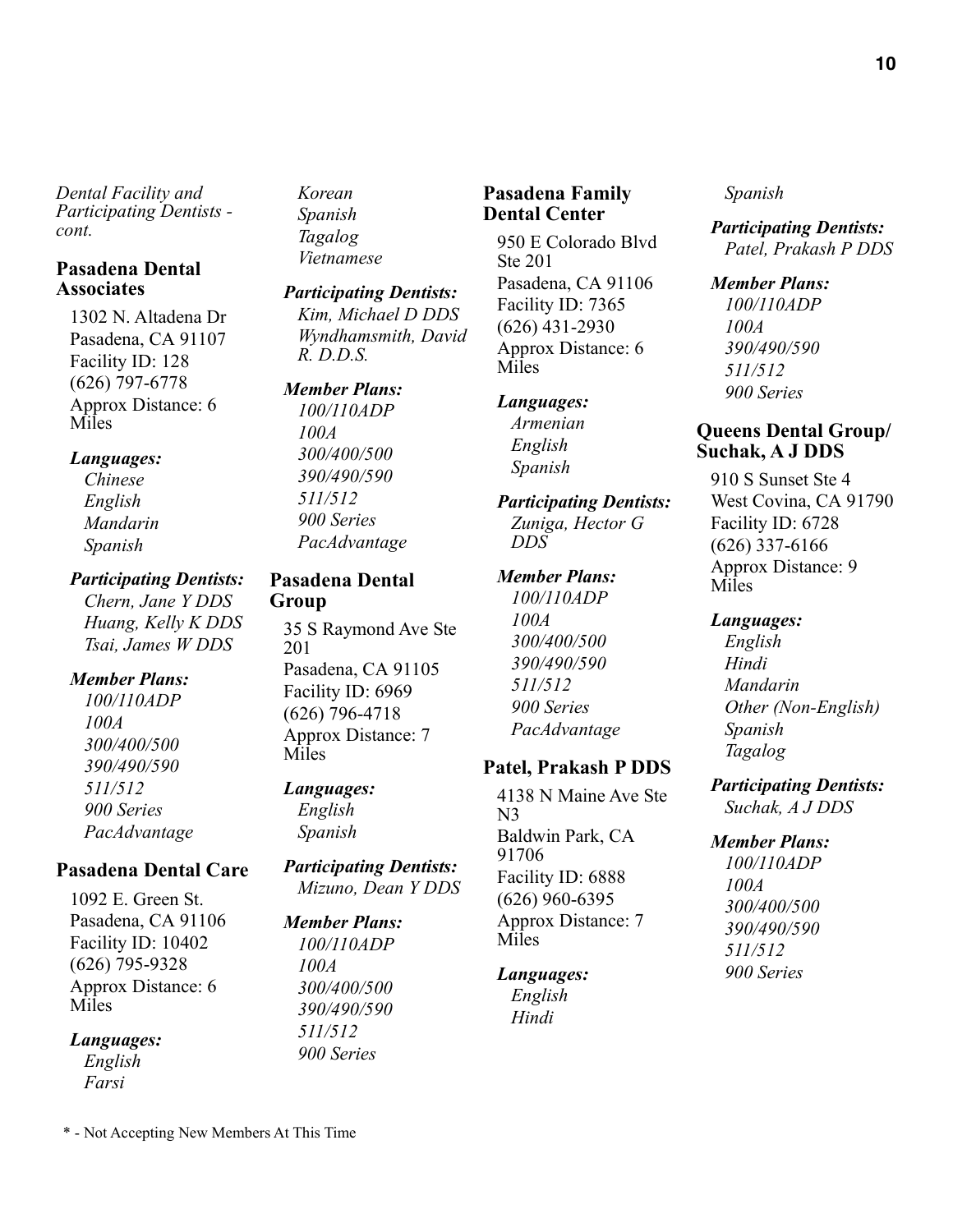### **San Gabriel Family Dental/Li, Cassy DDS**

531 W Las Tunas Dr Ste B San Gabriel, CA 91776 Facility ID: 8207 (626) 281-1628 Approx Distance: 5 Miles

### *Languages:*

*Chinese English Mandarin Spanish*

# *Participating Dentists: Li, Cassy Y. D.D.S.*

### *Member Plans:*

*100/110ADP 100A 390/490/590 511/512 900 Series PacAdvantage* 

### **San Gabriel Valley Dental Center**

7215 N. Rosemead Blvd. San Gabriel, CA 91775 Facility ID: 198 (626) 286-2156 Approx Distance: 2 Miles

### *Languages:*

*Armenian Cantonese English*

*Filipino French Italian Mandarin Spanish Tagalog*

# *Participating Dentists:*

*Livne, Jonathan D.D.S. McCloskey, Richard D DDS Rosenberg, Joseph R. D.D.S.*

# *Member Plans:*

*100/110ADP 100A 390/490/590 511/512 900 Series* 

# **Singh, Maninder DDS**

1312 W Francisquito Ave Ste D4 West Covina, CA 91790 Facility ID: 89 (626) 918-0171 Approx Distance: 9 Miles

### *Languages:*

*English Hindi Spanish*

#### *Participating Dentists: Singh, Maninder D.D.S.*

*Member Plans: 100/110ADP 100A 300/400/500 390/490/590* 

*511/512 900 Series* 

# **Steven, Hou Y DDS Inc**

3163 San Gabriel Blvd. Ste 106 Rosemead, CA 91770 Facility ID: 23215 (626) 288-8357 Approx Distance: 8 Miles

# *Languages:*

*Cantonese Chinese English Mandarin Other (Non-English)*

*Participating Dentists: Hou, Steven Y. D.D.S.*

*Member Plans: 100/110ADP 100A 300/400/500 390/490/590 511/512 900 Series PacAdvantage* 

# **Sun Dental Corp**

1720 S San Gabriel Ste 101 San Gabriel, CA 91776 Facility ID: 6985 (626) 288-9055 Approx Distance: 6 Miles

# *Languages:*

*Cantonese Chinese*

*English Italian Mandarin Spanish Tagalog*

*Participating Dentists: Kor, Joseph DDS*

### *Member Plans:*

*100/110ADP 100A 300/400/500 390/490/590 511/512 900 Series PacAdvantage* 

# **Toprani, Bhanu DDS**

5204 Rosemead Blvd. San Gabriel, CA 91776 Facility ID: 7430 (626) 286-2111 Approx Distance: 4 Miles

# *Languages:*

*English Hindi Spanish*

*Participating Dentists: Bhanu, Toprani DDS*

### *Member Plans:*

*100/110ADP 100A 300/400/500 390/490/590 511/512 900 Series*